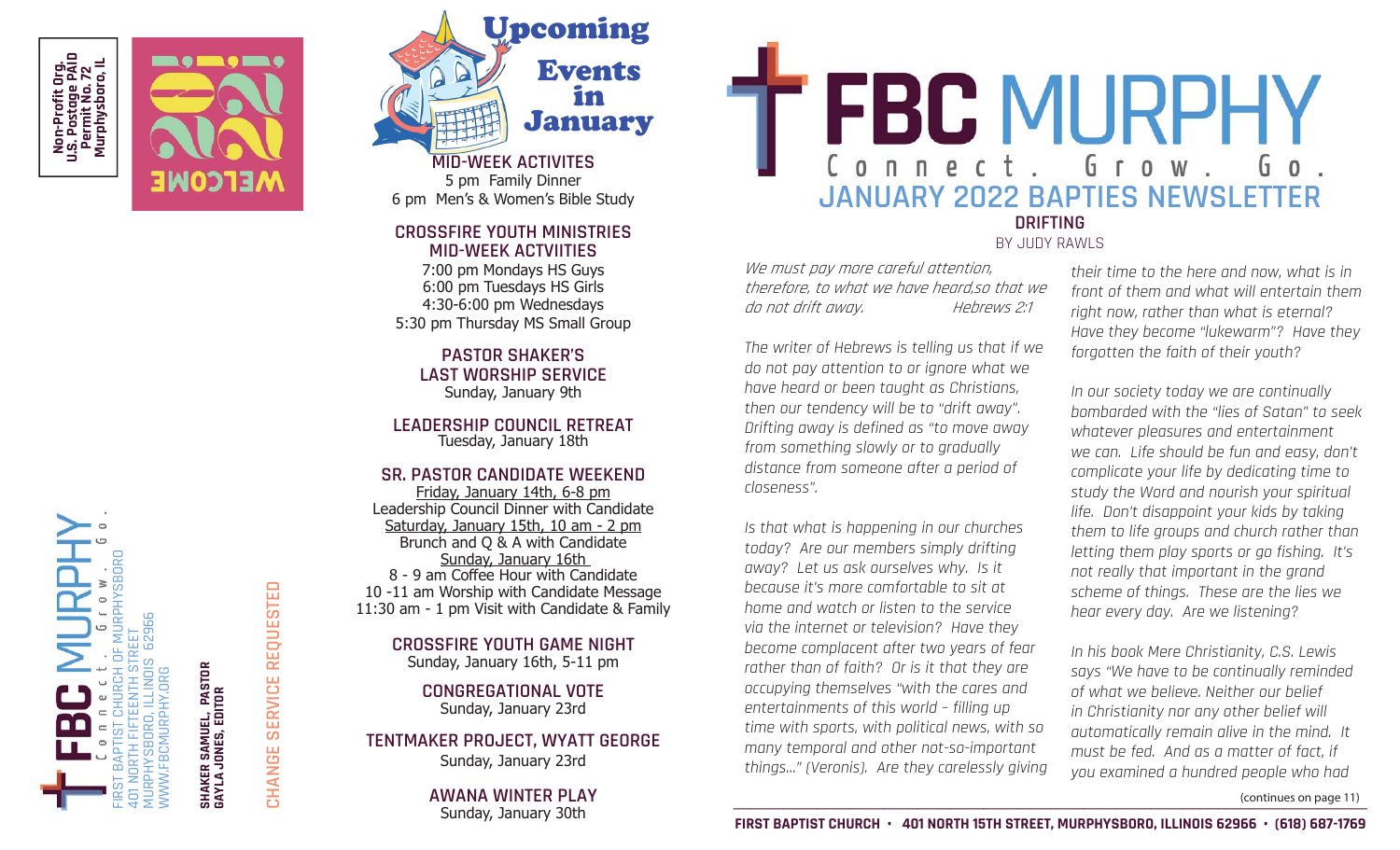

**Senior Pastor Candidate Weekend** 

**Friday, January 14th** Leadership Council Dinner With Candidate 6-8 pm

Meeting and Practice with Praise Team Meeting with Sta ff

**Saturday, January 15th** Brunch & Q & A With Candidate Fellowship Hall 10-2 pm

**Sunday, January 16th** Coffee Hour Meet the Candidate 8-9 amCandidate Message 10-1 am Visit with Candidate & Family 11:30 - 1 pm



**EVERY THURSDAY AT 5:30 PM IN THE YOUTH HOUSE**



#### (continued from page 1)

lost their faith in Christianity, I wonder how many of them would turn out to have been reasoned out of it by honest argument? Do not most people simply drift away?"

If we do not pay attention to our spiritual life, if we do not nourish it daily through reading our Bible, prayer, and meditation; if we do not regularly meet with God's people then we too will drift away. Ignoring our spiritual disciplines will diminish our desire for spiritual growth that will lead to a waning spiritual life. The writer of Hebrews tells us to "pay more careful attention to what we have heard". Why? Because what we hear at church, what we read in The Word, is the path to salvation. Throughout the Old Testament the Prophets reminded the Israelites continually, "Remember! Remember what God has done for you. Remember how God has acted in your lives. Remember the deception of this world and all of its enticing temptations and beware of how they will lead you away from the One True God. Remember!" (Veronis).

Paul warned us to stay vigilant. In Revelation, John receives warning to tell the Church of Ephesus that "you have left your first love" and warned the Church in Laodicea that they had become "lukewarm".

Drifting away has been a temptation for people of faith in every generation, which is why we must learn from the past and be on guard, be vigilant, and be attentive. These past two years have allowed many to become lazy about their church attendance

or prioritizing or participating in Bible study groups. Are you one of them?

"Just as each of us has one body with many members, and these members do not all have the same function, so in Christ we who are many form one body, and each member belongs to all the others. We have different gifts, according to the grace given us. If a man's gift is prophesying, let him use it in proportion to his faith. If it is serving, let him serve; if it is teaching, let him teach; if it is encouraging, let him encourage; if it is contributing to the needs of others, let him give generously; if it is leadership, let him govern diligently; if is showing mercy, let him do it cheerfully. Love must be sincere. Hate what is evil cling to what is good. Be devoted to one another in brotherly love. Honor one another above yourselves. Never be lacking in zeal, but keep your spiritual fervor, serving the Lord." (Romans 12:4-11 NIV)

Our church body is not complete without you. . . are you complete without us?

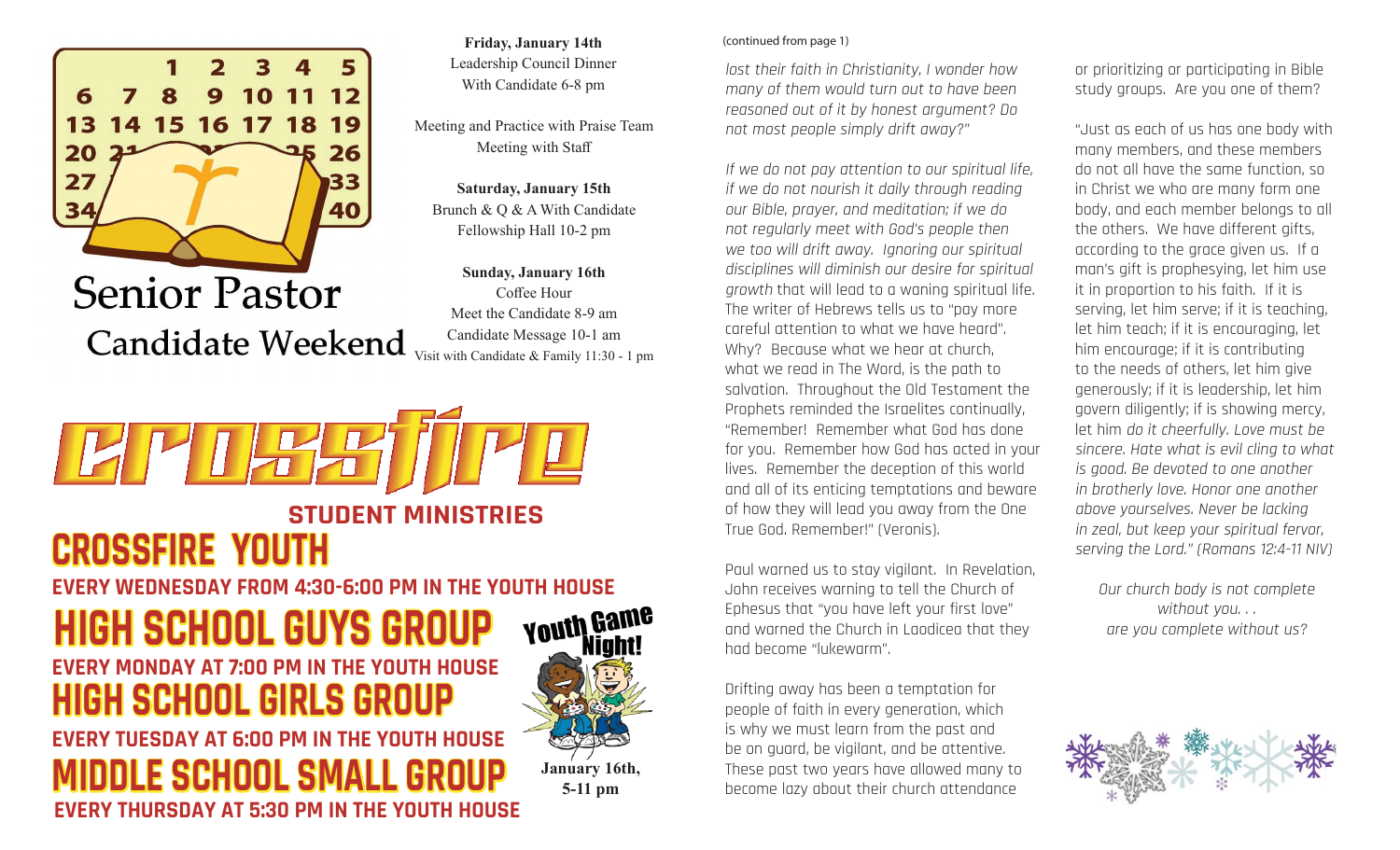# **2022 LEADERSHIP COUNCIL**

 Moderator: Vicki Ardrey Clerk: Linda Wright Treasurer: Judy Rawls

Leadership Council Kevin PenrodTina EvansTony Stamm Steve WilkersonFrancis ReimanKathie GrobAnna PilzDan PerschbacherJake Miller

Ministry Care Team Diane ReederSue Lynn Johnson Linda Wright Carol Dunning

We extend a special thanks to those leaders who have completed their leadership terms:

Kristi Dunning, Kari Gra ff , Tammy Davis, Lou Polsgrove, Sylvia Carvell

Thank you for your time, energies and a job well done! God bless you all!



All members of the 2022 Leadership Council are asked to attend the annual retreat on **Tuesday, January 18th** at **5:15 pm**.

If you cannot attend, please contact Pastor Shaker or Vicki Ardrey.

# **Words of Appreciation**

Thanks to each person who helped in preparing the Goodie Package of cookies/candy delivered to our home by Lou, "Santa's Helper,' of the Ministry Care Team. Was appreciated! Gene & Carole Ebersohl

Thanks so much for thinking of us on our wedding day. I(Ethan) appreciate & cherish all the Godly guidance & family I experienced while at FBC. The Cooks

Best wishes for a holiday season filled with warmth and wonder. We appreciate the good you all deposit into the world.

 Merry Christmas Megan Austin Muphysboro Food Pantry

The Ministry Care Team would like to thank you for all your donations. They make their ministry possible.

## **Leadership Council Meeting November 16, 2021**

Devotional-Spiritual Growth and Teaching-Ephesians 5:15 Last Meeting's minutes: October minutes, were approved by consensus.

### **Ministry Team Reports**: **• Outreach, Evangelism & Missions: Kristy**

Dunning, Tina Evans Mission Moment for December will be the RMMO video, taking donations for the RMMO in December. January MM will be the Tent Project, Wyatt George will speak. Summer 2022 Mission Trip fundraisers, Chicken & Dumpling Dinner raised \$950 and Trivia Night raised \$600. Approved a one time support of \$250 to the ABC missionaries and \$500 to the Children's Ministry for Angel tree gifts. Mission Trip Team will help decorated the church for Christmas, Sunday, November 21. FBC will have a booth at the Hometown Christmas Event on December 3.

• **Youth & Kids Ministry: Kari Graff**, Tammy Davis 5 were Baptized on 11/14. Next Step Classes are a successful source for assisting those interested in being baptized. Held a Youth and Kids Leadership Team meeting to stay connected and in the loop. Will meet quarterly. Kids and Youth will help with the Hanging of the Greens service, Sunday, November 28 and will work with Ministry Care Team to do something for the Elderly for Christmas. Kathy Grob will be resigning as the Nursery/Sunday Morning Kids Coordinator, at the end of the year.

**Youth:** Laser Tag Outreach Lock IN will be this Friday, November 19. Students will serve at the Christmas Banquet/Retirement Party, tips will go toward Summer Camp Fund. Crossfire Christmas party and dinner will be on December 12.

**Kids:** Kids Bon-Fire, Halloween Outreach and Trunk or Treat were great! Started doing Communion with the Kids and Leaders.

Will partner with the Mission Team for giving Angel Tree gifts in December. Pizza with Santa will be on December 8. Kids Christmas Party will be on December 12. AWANA will be taking a break in December. Kids will practice for a winter play, which will be presented in January. AWANA is planning a 'Frosty Fiesta' Fun Sunday in January.

**• Adult Small Groups & Bible Studies Ministry:** Kari Graff & Steve Wilkerson The Small Groups continue to meet on Sunday mornings and Wednesday evenings. Need small groups and leaders for MS & HS students and Young Adults on Sunday mornings.

**• Financial and Stewardship:** Vicki Ardrey Financial Report: End of October report was presented. Report was approved by consensus. 2022 Budget will be put on display starting Sunday, November 20.

**• Building and Grounds:** Judy Rawls, Tony Stamm Soffit on south/west side of building, should be completed. Trees have been trimmed. Church Van needs some minor repairs. Future Projects: Landscaping for front side of church to hide A/C units and pipes. Carpet for Pastor's office, study and Jesse's office. The owner of the building at the corner of Logan and 16th Street offered the church an opportunity to purchase the property. Council discussed the options and decided not to purchase the property.

**• Special Events/Kitchen & Dinners:** Frances Reiman Served 12 attendees at the Ministerial Alliance luncheon on Wednesday, November 11. Pizza with Santa will be Wednesday, December 8 at 5:30pm.

**• Worship Ministry:** Vicki Ardrey, Tina Evans Sunday Services continues to be aired online on the FBC Murphy Facebook page. Choir practices on Wednesday evenings. Jacob working on Hanging of the Greens during the Worship (continued on next page)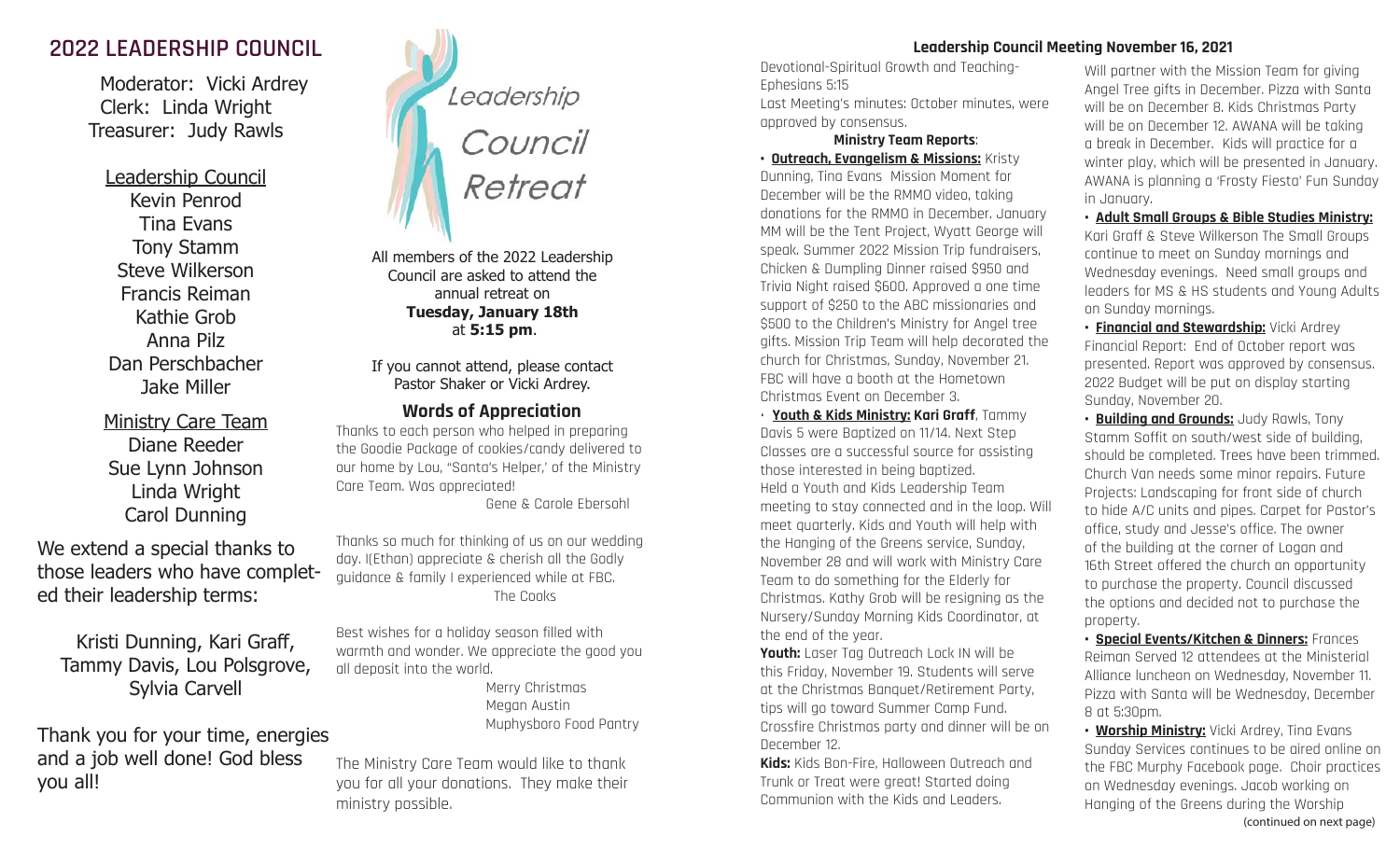service on November 28. Christmas service will be on December 19, Christmas Eve service will be on December 24. Sunday, January 9, will be Pastor Shaker's last service.

**• Technology Team:** Kevin Penrod Bradley did a great job revamping the Veteran's video. Estimated cost of lamps for Sanctuary projector at \$250, recommended that both projector lamps be changed at the same time, plus cost of renting scaffolding for installation. Put on hold. Recommended purchasing a secondary camera and switcher for using both cameras. Suggested updating to LED/LCD projectors.

**• Staff Relations:** Tammy Davis, Jesse Boudet Have met and reviewed all staff evaluations and job descriptions.

**• Pastoral Staffing:** Tony Stamm Met with GRR area, Executive Minister, Paul Gibson. Job description posted online, has resulted in several showing interest. Committee continues to work through applicants.

**• Nominating Team:** Judy Rawls, Linda Wright, and Kathy Grob. Will seek new Leadership Council and Ministry Care Team members and have slate of candidates for Business Meeting.

**• Transition Team:** Members are-Vicki Ardrey, Jesse Boudet, Tina Evans, Kevin Penrod, Steve Wilkerson. **• Senior Pastor**: Will be conducting

Baptisms. Tent Project, Wyatt George will speak in January 2022.





Laura Story | Darrell Harrison | Ken Ham Dr. Georgia Purdom

**SPEAKERS** Martha Peace, Bill Jack, Mike Johnson, Debbie Meador Roger Patterson, Patricia Engler, Abby Owen, and Kyle Mann Music by The Foto Sisters Special Concert by Laura Story

AnswersForWomen.org





# **Missionof the Month**



173 Lamb's Lane Murphysboro, IL 62966

# **CHURCH CANCELLED...GET A TEXT MESSAGE**

 During the winter months weather conditions may make it necessary for worship and other church events to be cancelled. We will send out a mass text message to all those who have cell phones. If you do not get our reminder texts and would like to receive them, you can sign up by: text 313131, type "fbcmurphy" in the message box and send. It will send you a text message confirming your sign up. If you have questions or need help, feel free to contact the church office.

# **The Tentmaker Project**

 What is TMP? TMP is a small business ministry . Working through the local church in Uganda, loans are made to people to start or grow a business. The church is expanding and peoples' lives are being changed through this common sense approach of economic development in poor communities.

 We teach biblical stewardship, assess business needs and assets of church members, and do micro-finance in Uganda, East Africa. Wyatt George traveled to Uganda in 1999 and saw a need in the local church. People and their pastors were very poor and needed financial boosts to improve their lives. The TentMaker Project puts out grants and loan applications in Presbyterian churches. Loan applicants who have credible businesses receive our counsel and training. When they continue with the process and the funding is available, they sign a repayment note. The funding is appropriated in needed stages and the deacons help us follow up. As they make progress they are encouraged to help others.

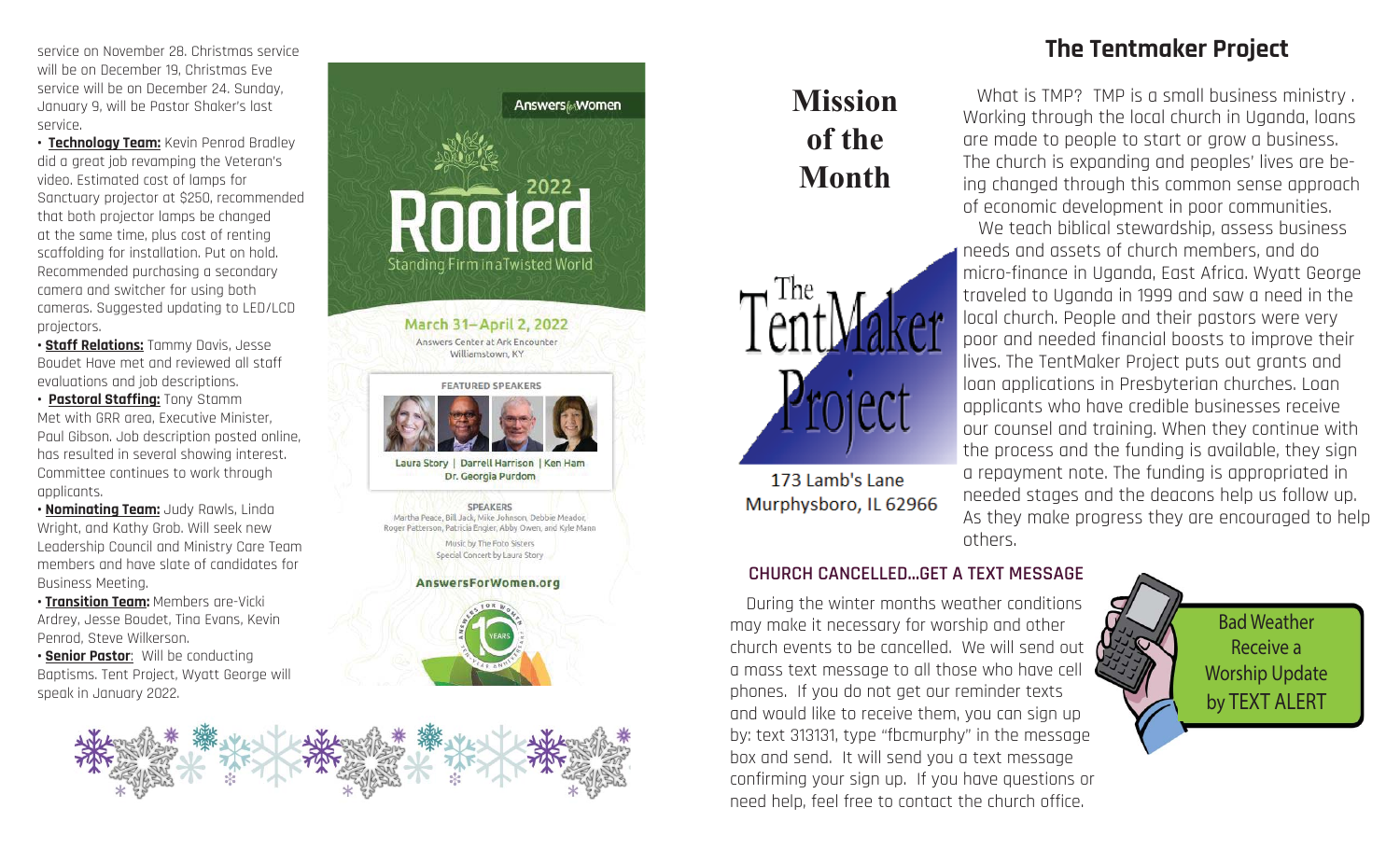

to **Middle school boys and girls**, there will be a **Bible Study on Thursdays** from 5:30-7:00 pm. If you know of any Middle School boy or girl; child, grandchild, or neighbor, let them know they are welcome. **If you need more details text or call Kathie Grob ot 618-924-7017**.

### **COFFEE HOUR HOSTSJanuary 2**

Ed & Terri Miller

**January 9** Chuck & Kim Grammer

> **January 16** Leah Rowe

**January 23** Dale Blaise Family

**January 30** Suzanne Goad

If you are unable to help, please contact the Church Office at 618-687-1769





**January 2** Lou Polsgrove & GlenAnn Kiel

> **January 9** Matt & Elaine Hardwig

**January 16** Anna Jenkins & Judy Rawls

**January 23** Robert Heiple & Need Volunteer

**January 30** Need Volunteercontact the Church Office at 618-687-1769





# **2022 CONTRIBUTION ENVELOPES NOW AVAILABLE**

The 2022 contribution envelopes are available for pick up in the Parlor. If you cannot find a box designated for you and/or would like to have a set, please contact Denise McDowell or the church office at 618-687-1769.



# **HAPPY JANUARY BIRTHDAYS!**

- 1 Nancy Edgar
- 2 Gene Ebersohl
- 3 Wilma Brewer
- 3 Kathy Doerr
- 3 Jo Graeff
- 4 Chuck Grammer19 Avery Guthman
- 20 Cody Brashear
- 21 Brad Sims
- 
- 24 Mandy Herring
- 26 Carolyn Ewbank
- 28 Pam Lipe
- 29 Debbie Penrod
- 30 Harper Waddington







**Thanks to our many** Thanks to our many